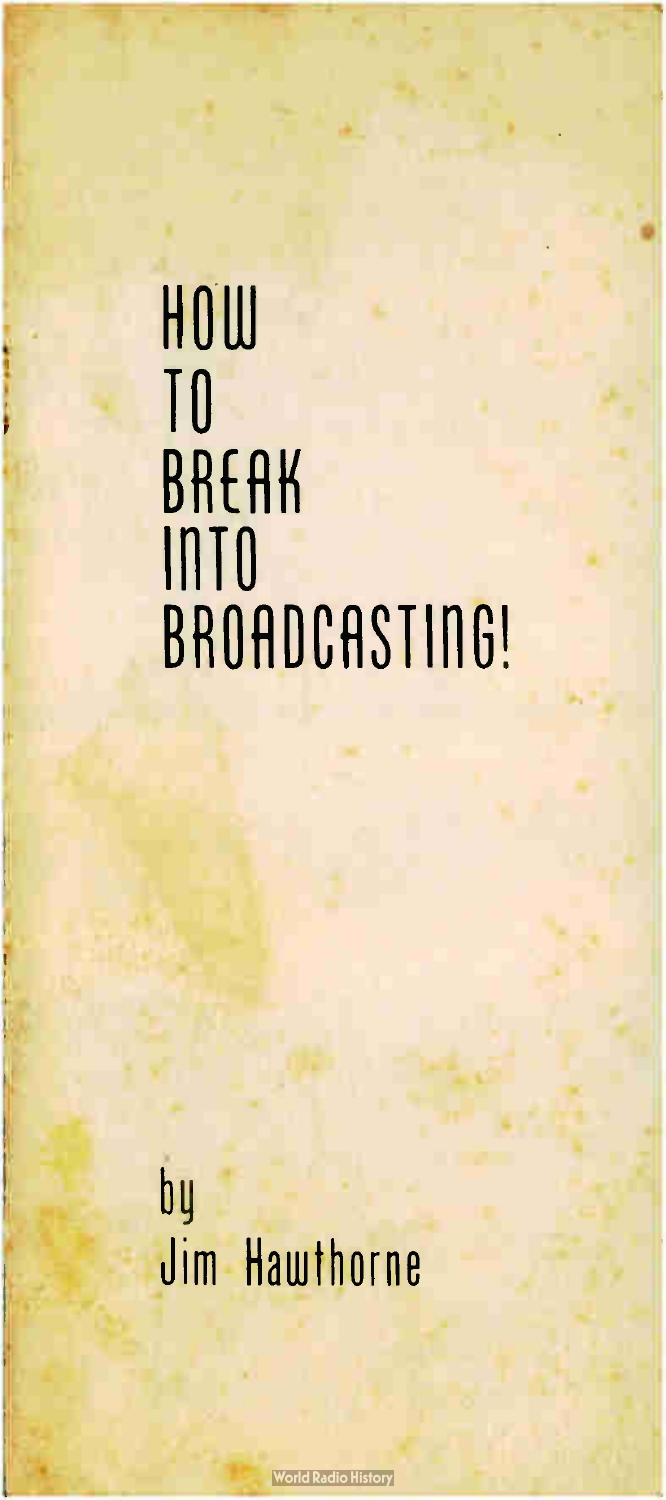Jim Hawthorne is Vice President, National Program Manager of the Crowell-Collier Broadcasting Corporation which includes stations KFWB, Los Angeles; KEWB, Oakland/San Francisco and KDWB, Minneapolis/St. Paul. His show business experience ranges from owning and managing radio and television stations; owning and managing theatres and producing pictures for television and theatres. Hawthorne has also starred for many years on radio and TV, displaying irridescent originality in both media. Many have tried, but all have failed to imitate his style. His entertainment experience cannot be matched, let alone challenged. These facts should give his remarks the necessary authority and impact any such document should have!

 $\begin{array}{c} \end{array}$ 

 $\mathfrak{f}$  $\overline{\phantom{a}}$ 

# COPYRIGHT © 1963 by JIM HAWTHORNE

All rights reserved. No part of this book may be reproduced in any form without written permission of Jim Hawthorne.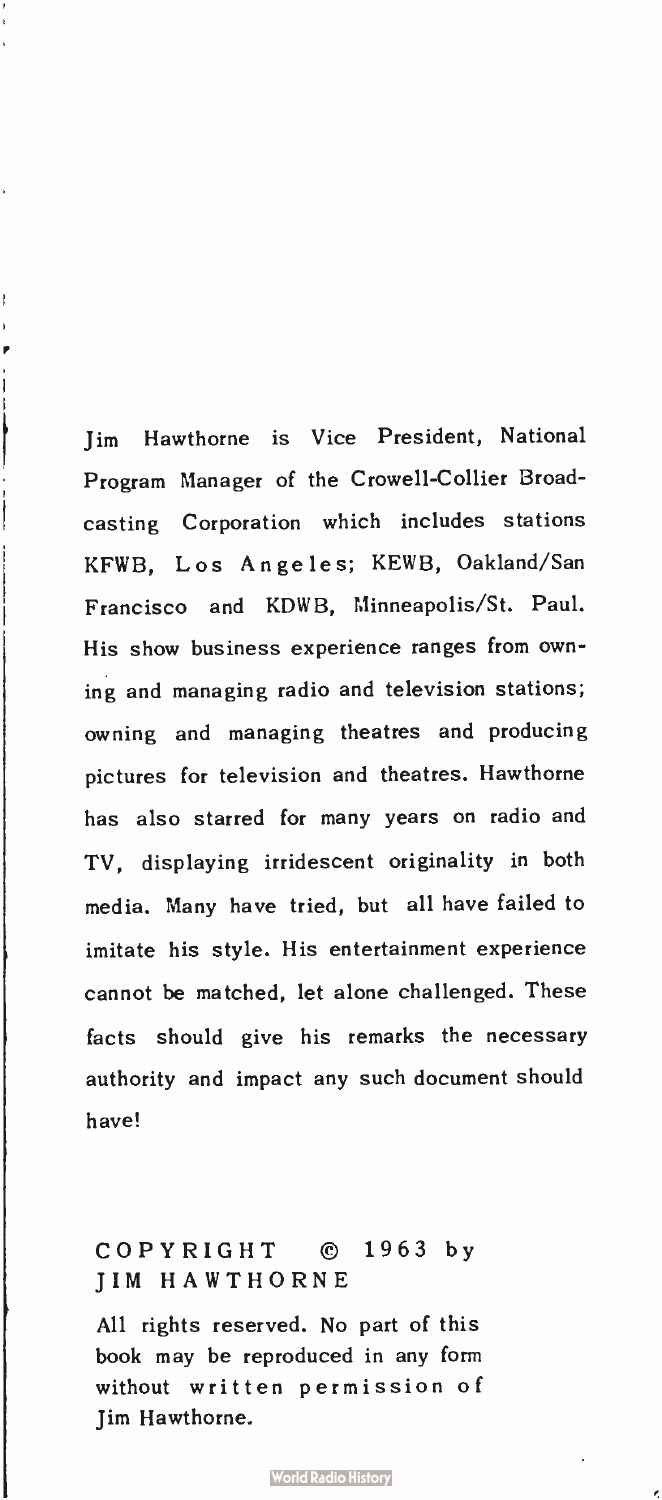Having worked with Jim Hawthorne for 22 years, I know every complex convolution of his feverishly-creative brain; hence, the following pages are no dazzling revelation to me. Jim explains, with his usual insight, exactly how to burst into broadcasting. Frankly, it was I who taught him everything he knows about the business; so I have one tantalizing question — HOW COME HE'S MY BOSS? Perhaps I'd better have another look at my OWN monograph, "The Intelligent Disc Jockey's Guide," which starts off, " To be a top drawer DJ requires flawless enunciation, which is best achieved by cramming a dozen marbles into your mouth and then reciting the Gettysburg address backward in Gaelic. Each time you complete the oration, remove one marble. When you've lost ALL your marbles, you're a Disc Jockey!" I have to go now. The pains in my head are starting again.

10 May 1963

Bill Ballance KFWB, Los Angeles, 6-9 PM Quip Jockey; graduate of the University of Illinois; former Marine Corps Captain and a perfect example of Child Labor, Ruthlessly Exploited.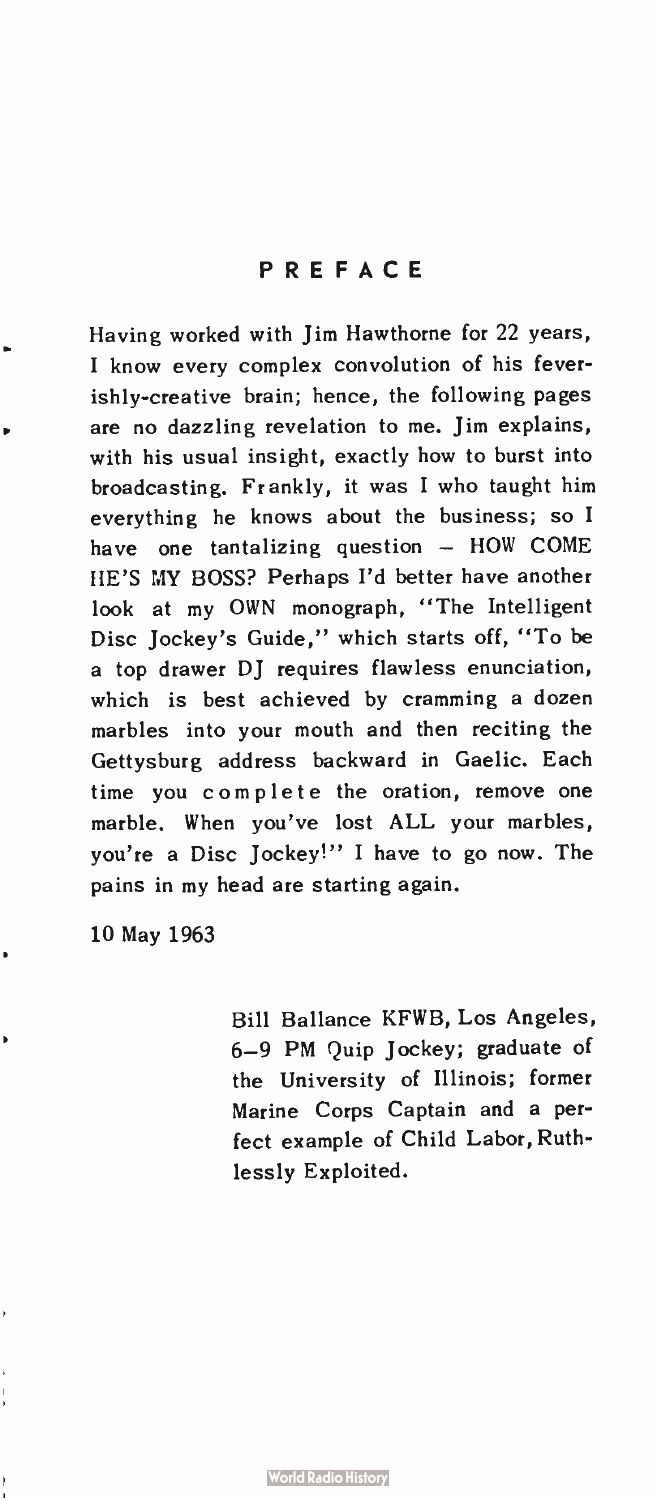# "HOW TO BREAK INTO BROADCASTING" by Jim Hawthorne

I am probably asked more often than I am asked the time, "How can I break into your business?" Obviously, radio and television are magnets that attract the imaginative multitude. There are many reasons. In addition to the relatively luxurious working conditions — after achieving success, good pay and prestige there is a certain magical aura radiated by the industry. That lure is comprised of intriguing surroundings  $\ldots$  . familiarity with the stars . . . . communicating with thousands of people . . . . being recognized everywhere . . . . being seated immediately in restaurants . . . . in short, being a "big man".

How do you achieve this exalted status in broadcasting?

It's not easy! And yet, many reach this lofty position yearly. In the following pages, you will find the secret of "cracking" the broadcasting business. However, one word of caution — the plan WILL NOT WORK — — UNLESS YOU DO!! Getting to the top is by no means an easy, simple matter. Many hours of intense, soulsearing work will be expended on your career before you even see a glimmer of hope. There is a definite possibility that you will NEVER get to the top! It is entirely up to you. But, if you really want to be a SUCCESSFUL BROAD-CASTER — whether it be in management or performance — then you have a chance!

First allow me to give you a little test. Answer the questions carefully and truthfully.

Do you really want to be in broadcasting?

Yes No

If the answer is YES, then the following questions and answers are vital factors to reaching your final goal. If the answer is NO, then I would suggest you waste no further time and pass this document on to someone who does have an interest in being a broadcaster!

**World Radio History**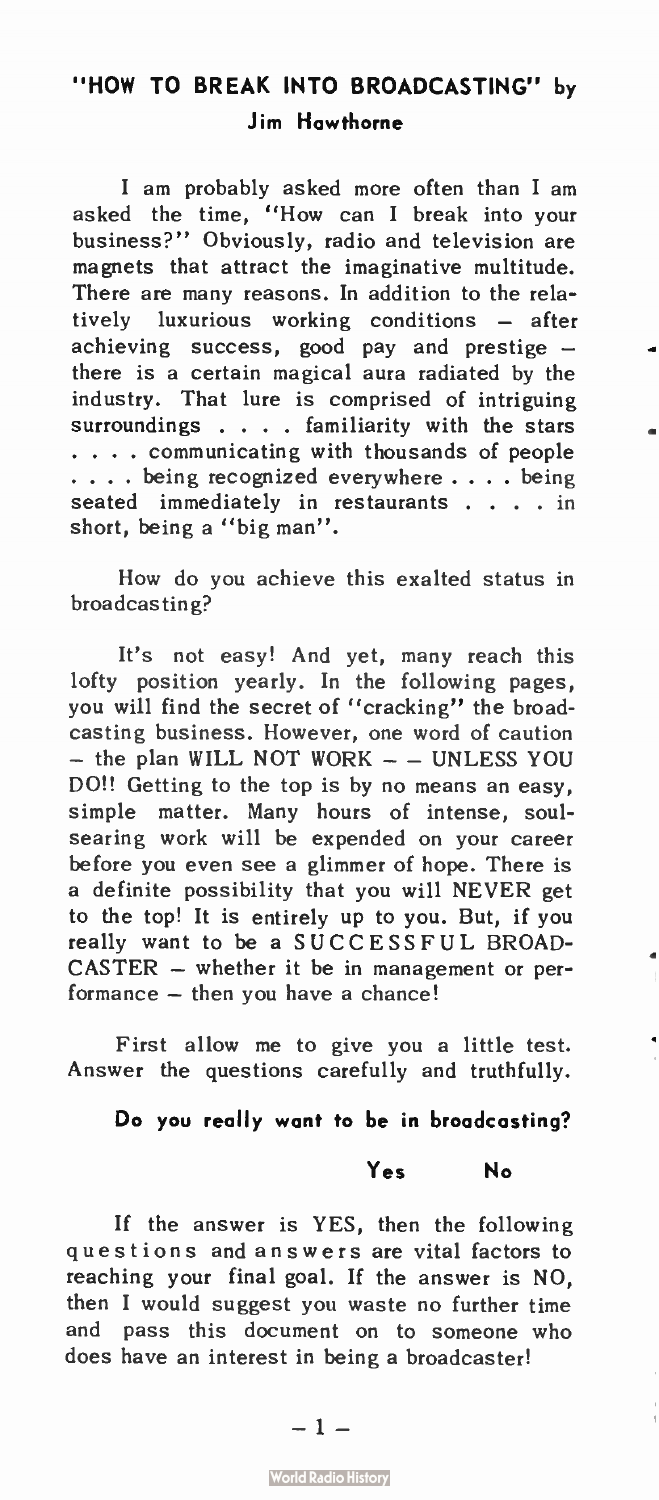Now, answer the following questions.

## 1. Have you finished high school?

## Yes No

The answer had better be YES, for without a basic high school education, you are doomed. It is possible to "get by" with just a high school education, BUT you will have to spend endless hours absorbing additional information and factual data to succeed in your position. You will be called upon hundreds of times for decisions that you will be able to answer only IF you have had the proper intellectual background, preferable formal education combined with your own efforts at acquired precise knowledge. You must be well-informed, particularly on current events.

## 2. Have you finished college?

#### Yes No

If the answer is NO, you had better make plans right now to somehow obtain a college degree or its "do-it-yourself" equivalent. As I pointed out above, it's impossible to get into the business without a HIGH SCHOOL education and even with a high school diploma it's mighty tough, if not impossible. If you feel that I'm over-stressing the importance of education, you are dead wrong! I CANNOT over-emphasize the seriousness of the situation. A thorough education is the fundamental prerequisite for a career in our industry.

j

## 3. Am I willing to live in an area I dislike?

## Yes No

Show me a successful broadcaster and I'll show you a person who has spent many long months or years laboring in a station which was situated in some miserable place that makes him feel as if he had been sentenced to an electronic Siberia for some heinous crime. It's true! I'll explore this aspect later.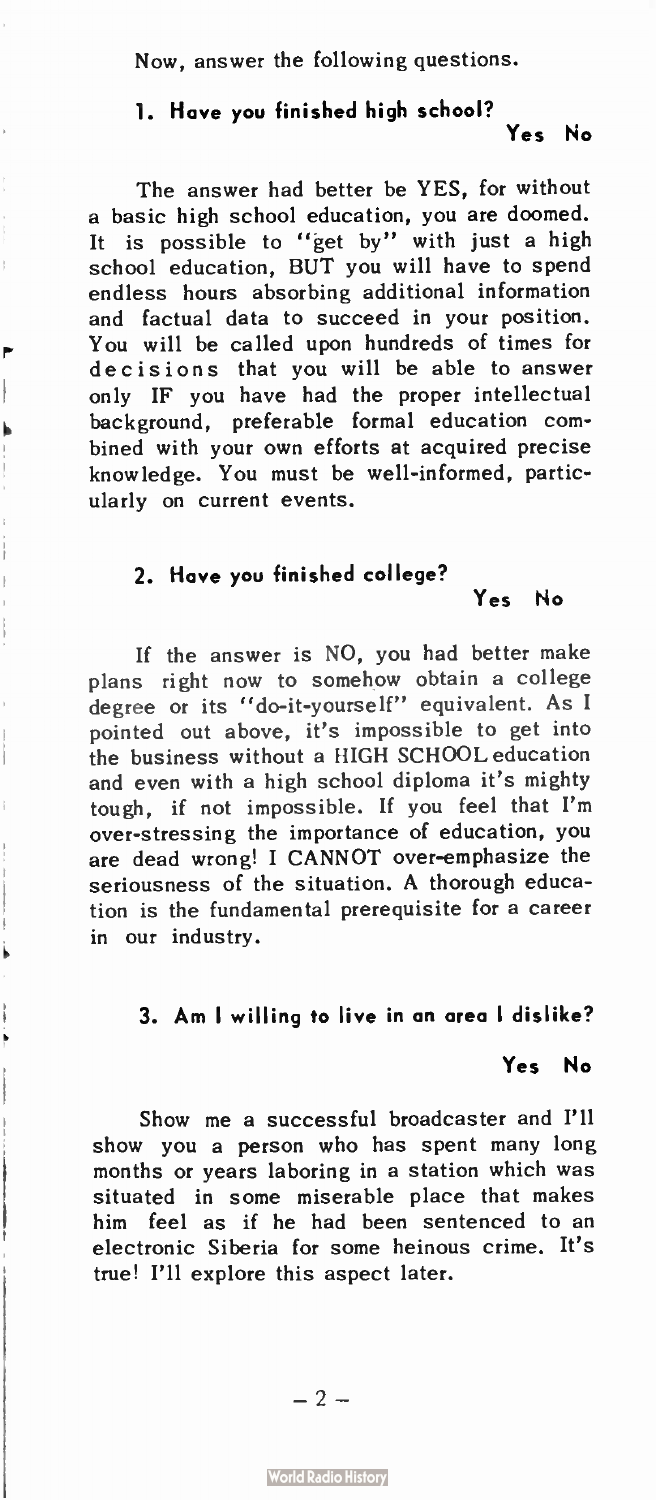## 4. Are you prepared to " starve"?

 $\blacktriangleleft$ 

ŧ

 $\mathbf{i}$  $\mathbf{\mathbf{I}}$ 

j

It may seem a little far fetched, you say, to " starve", but I know of many friends in the business who have skipped countless meals to enable them to hover near some station that might eventually have a position open. I know of many men who have spent their last buck to reach a small town only to fi nd the rumored job filled an hour before! And, éven after getting a job, the salary has been delayed "for a little while" and they have had to accept the financial vacuum. It's not all peaches and cream, this great industry, but if it's going to be your career, then it's certainly worth it. When you have finished reading and studying this course, you will have to make up your own mind as to whether you have the drive, the "guts" to come out on top.

So much for the questions and answers. Now, let's explore the hows and whys and wherefores of "Getting into broadcasting!" Maturity is vital. And, yet again, I've heard of young men 16 or 17 obtaining fairly good jobs in broadcasting. These jobs were behind the scenes, and although the tasks were menial, THEY WERE BON A FIDE JOBS IN THE INDUSTRY! So, how do you go about getting into a station with a job of some sort  $-$  - any sort??

Step one may sound as if it were just too simple; yet, it is one sure way to "get your feet wet" and start you off on the road to a gratifyingly successful lifetime in the radio or television industry!

Start at the bottom! Ask for ANY kind of a job in or around a station. You may be a parttime janitor, record librarian, keeper of useless information, a news-apprentice . . . . BUT, you are IN! And then you learn by observation, by asking questions, by studying techniques and by forming logical conclusions that will carry you through a successful tour of the broadcasting world.

You may well wonder why I have not yet mentioned professional schools as a method of getting into broadcasting. Well, I haven't for a  $\cdot$  very good reason  $-$  there is no school that can

 $-3 -$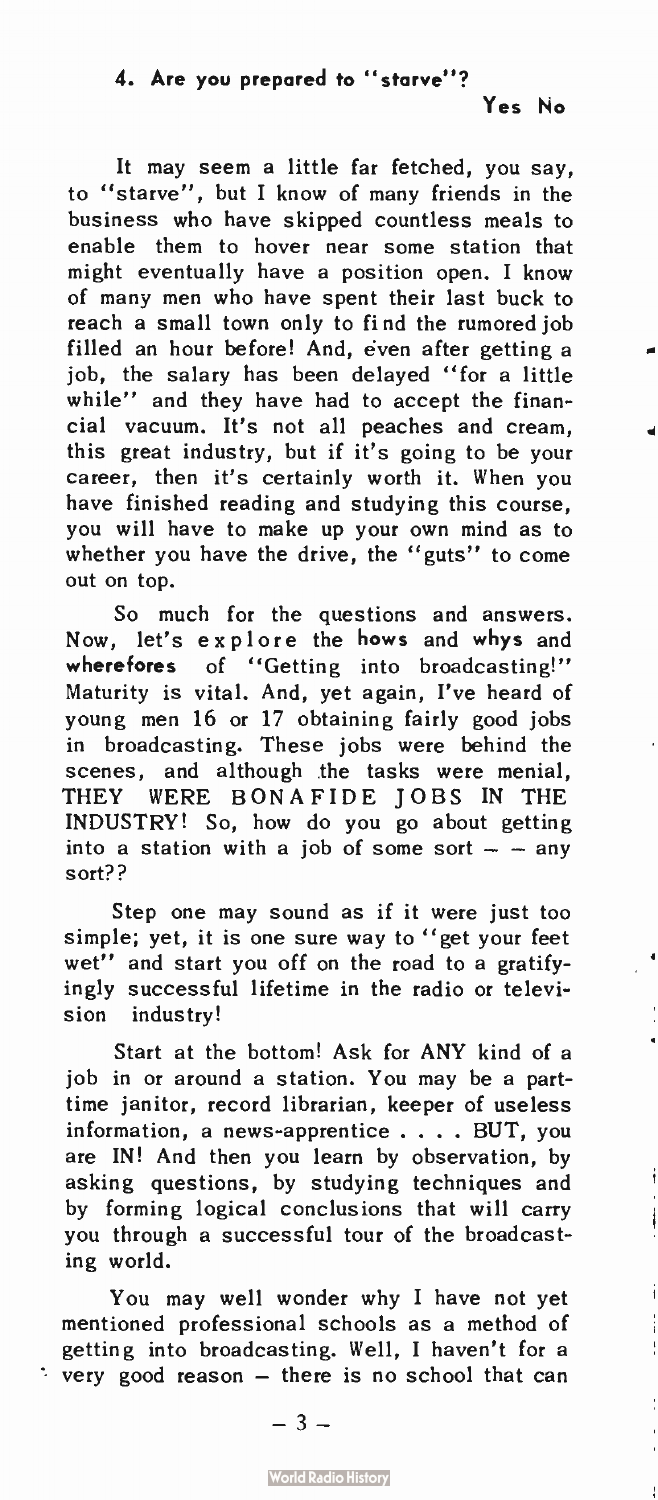guarantee you will find a job and be successful . . . no school can! A school can train you in basics and help you get your first class FCC ticket, but it cannot give you the vital experience that actual on-the-job training can. And this sort of training can be obtained only via the above mentioned "ANY JOB" route!

A first class FCC ticket may be helpful in getting you a job as a " combo man" in a small market radio station. BUT you must have all the other abilities, either overtly or latently. Therefore, the fact that you have a first class ticket does not positively guarantee you a job. First Class licenses are desirable, but they are not a necessity. You need not have one . . . . thousands in the business do not have them.

Ì

İ  $\overline{1}$ 

What is important is the DESIRE to learn and achieve — the willingness to start at the very bottom and work your way up. As corny and implausible as it may sound to you, this is the SURE WAY to get started and reach the top of the industry, "plateau by plateau"!

I will now outline exactly how you should apply for a position  $\ldots$  your first  $\ldots$  in radio or television.

(a) Select the market you prefer to work in. In other words, if there is a radio or television station in a city where you would like to work, let them know it!! Get acquainted with employees of the station; tell them you are interested in working in any capacity at the station — just anything; even if it's going for coffee and running errands for the deejay or announcer. This gives you an entree to the premises and gets you acquainted with the other employees; it gives you the opportunity to show the executive echelon that you are interested in their organization. You can be certain they will be aware of your presence. Your hiring may not be immediate — it may take days, weeks, months, maybe even years (depending upon the need for your capabilities). But is a sure way to get started! This is the time when one of your most vital needs is patience and the ability to "sweat it out".

Now, what do you do after you've earned a job within the organization? WORK! Work at any .

— 4 —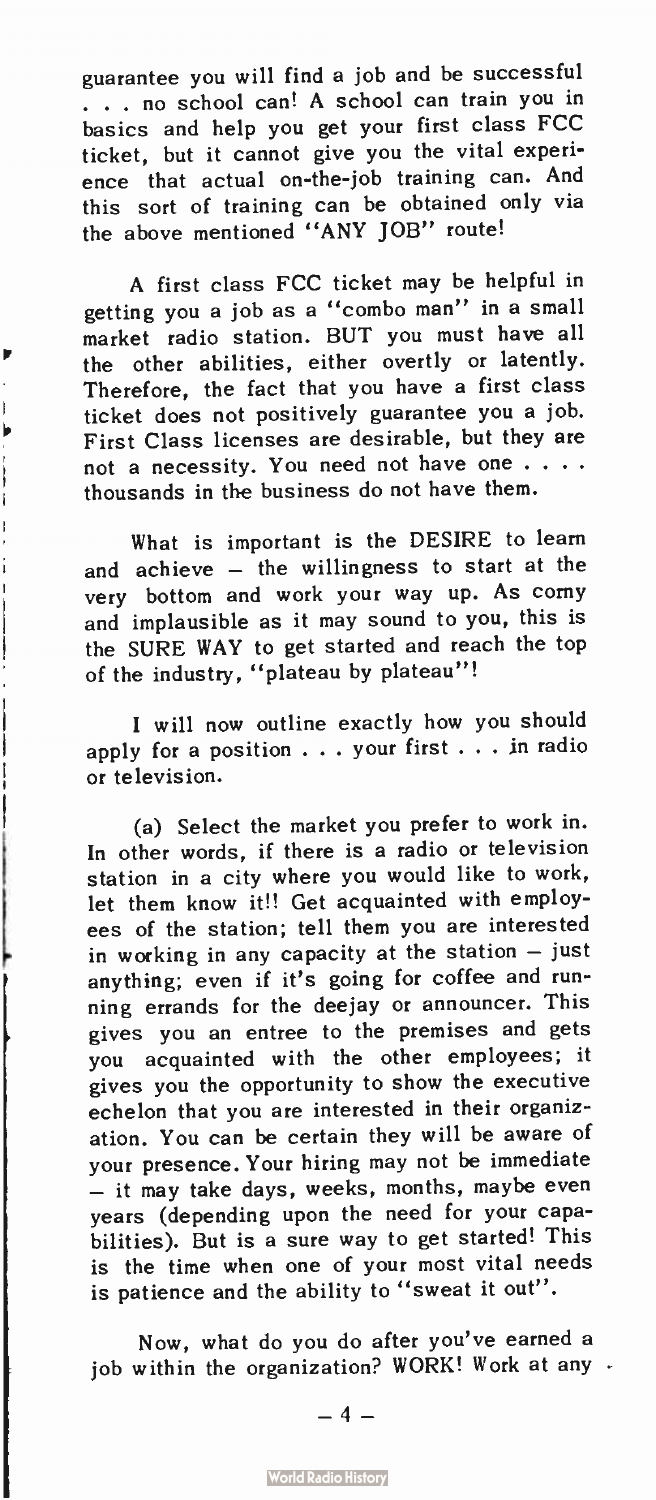and all tasks! NOTHING should be too menial! For instance, if there is help needed in any department, volunteer your time and energy! This will not only demonstrate your abilities in certain areas, but it will also prove that you really want to become an active member of the "team".

As for pay  $-$  don't worry about it! If you get only carfare or expenses aid possibly not even that — accept it gratefully. Your compensation is the best possible . . . EXPERIENCE . . . in all phases of broadcasting!

 $\overline{\mathfrak{l}}$ 

After you serve this apprenticeship for a matter of months or years (depending upon the breaks) you will have decided in which area you are qualified for to best utilize your broadcasting "know how". This is an important decision to make, for you will have to fit into a totally different environment and adjust to people who may not understand you; and conversely, you may not understand them. It is up to you, however, to make the necessary personalitychanges. This is the best method of learning the business and enabling you to evolve into "the big time"!

So what comes after you serve this " learning" time? During your hinterland training period, you must decide precisely what you want to do and where you want to do it. In other words, you must settle on the specific job you want in the industry and where you want to perform it. Therefore, it is imperative that you make your plans BEFORE you leave the station where you have acquired your experience. One word of advice: DON'T BE A FLOATER! Probably the most harmful practice of the beginning broadcaster is never really settling down and concentrating on himself, but allowing restlesness to control his good sense. Of course, if you feel that you have learned all you can from your current job and have given it everything you are capable of giving it, then obviously it is time to "move on". However, you must be absolutely positive that this is the case and that you're not just the drifter type the kind of person who flits impulsively from job to job just because he has the urge. This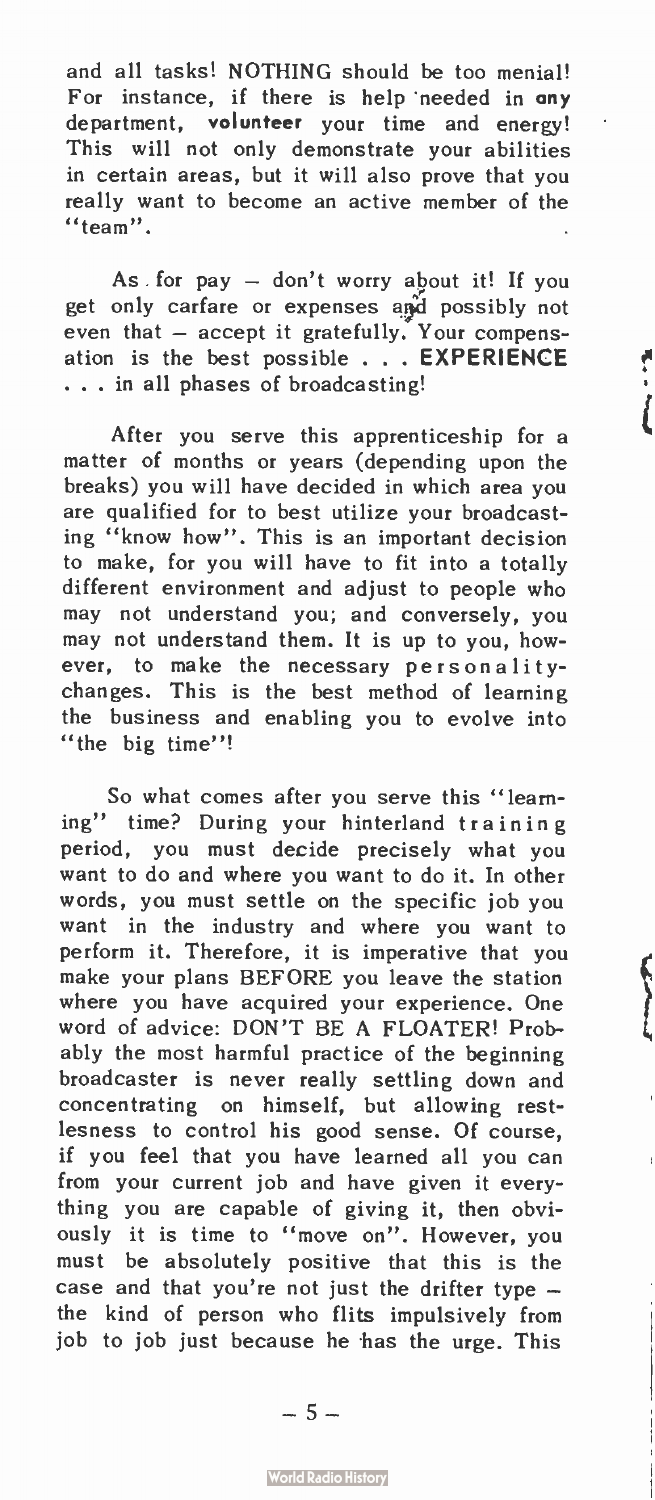is fatal professionally and seldom, if ever, do those in this category succeed. No one wants to hire someone who has had twelve jobs in twelve months, and believe me, this is frequently the case! I have had applicants list countless jobs on their applications and when I asked them about it they had no explanation other than"Oh, I don't know, I just like to move around"! Needless to say, this is NOT the type of man to be hired because no employer wants to have an unstable, unreliable worker walk out on him after dabbling in a job for a couple of months!

So now, what about the opposite? This is the "solid citizen" type. He's reliable, stable and eager to contribute to your success as well as to his own. This is the man who usually gets hired. If this is YOU, then you are on your way!

What is the proper approach to attain an interview? I have at least four or five applicants daily, so obviously I cannot see all of them. Therefore, whom do I select? To make the choice, I must evaluate every facet of the application. Did he take the trouble to write me or did he take the easy way out and telephone? As you may know, if there is an opening, then there is an advantage. You probably will be considered. But, what if there is no position open, but you are being interviewed as a courte $sy - which$  is usually the case  $-$  then you must make a good impression. You must spend time PREPARING your presentation! Now, let me dwell upon this thought for a while. Preparation is the most important factor in your entire career in broadcasting. Prepare with precision. Don't settle for half-done presentation. Many times I have refused to listen to more than 30 seconds of a tape presentation audition because I instantly detected a lack of preparation. I will go into greater detail concerning this factor of preparing for a position in radio or television. But, the basics are WORK and PREPARATION in every written or spoken word.

What happens to your presentation? If it impresses the listener in a way that he feels that the applicant has tangible talent, then you, the applicant, may be considered for an inter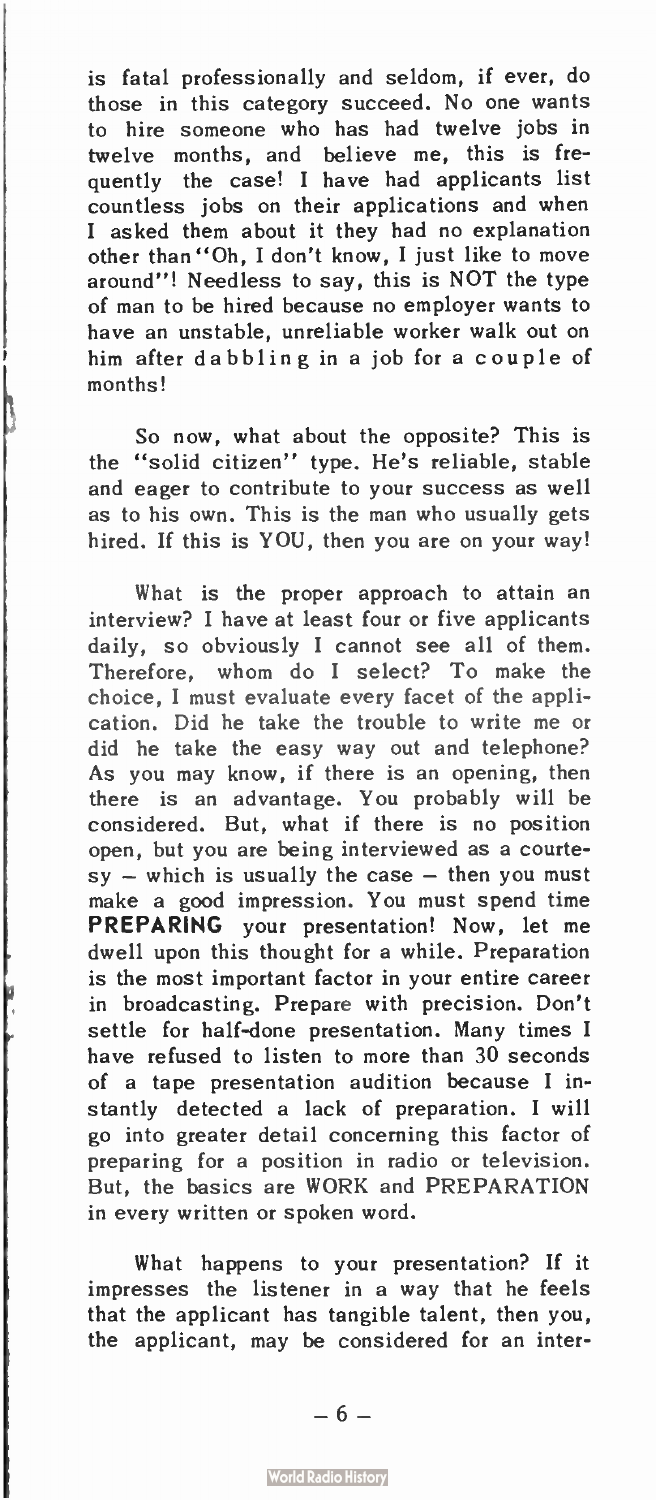view. So you're called. Your first meeting with your future boss is crucial. How you look, how you act, how you present yourself are critically being observed. You must be sincere in your approach. You must speak up and shut up. A busy broadcasting executive is no different from any other busy executive. He must evaluate you immediately and start forming his opinion of you within the first moments of your conversation. Therefore, if you fail to be PREPARED, then unquestionably you will not be accepted. It's that simple. Competition for the job you are seeking is intense. Those who are seeking the same job you are will be eliminated based upon the very concept I have outlined above. Why is there such a stringent restriction placed upon you? The answer is obvious: The market is glutted with "half-finished" individuals, and that's precisely what you are if you fail to fulfill your obligations to yourself by failing to PREPARE and present the BEST of you.

Qualifications? In addition to the above mentioned background, you must have had sufficient on-the-job experience in a market smaller than the one you are seeking to enter. I have never heard of anyone being accepted for a job in a major market sans this background. The act of proving oneself fit for a job is one that has this actual, physical, background of experience.

 $\overline{1}$ 

 $\vert$ 

ł

Don't try to get a job in a higher echelon of broadcasting UNTIL YOU HAVE PREPARED YOURSELF FOR IT! You will hurt no one but yourself! It may set you back years in your career....and is certain to mar your selfconfidence.

Pages could be filled with what you DON'T DO in preparing yourself for the big time! But how many pages can you fill with what YOU HAVE DONE IN PREPARING YOURSELF?

A return to the school situation is in order here. I will outline the schooling available to you and how to utilize it in your quest for success.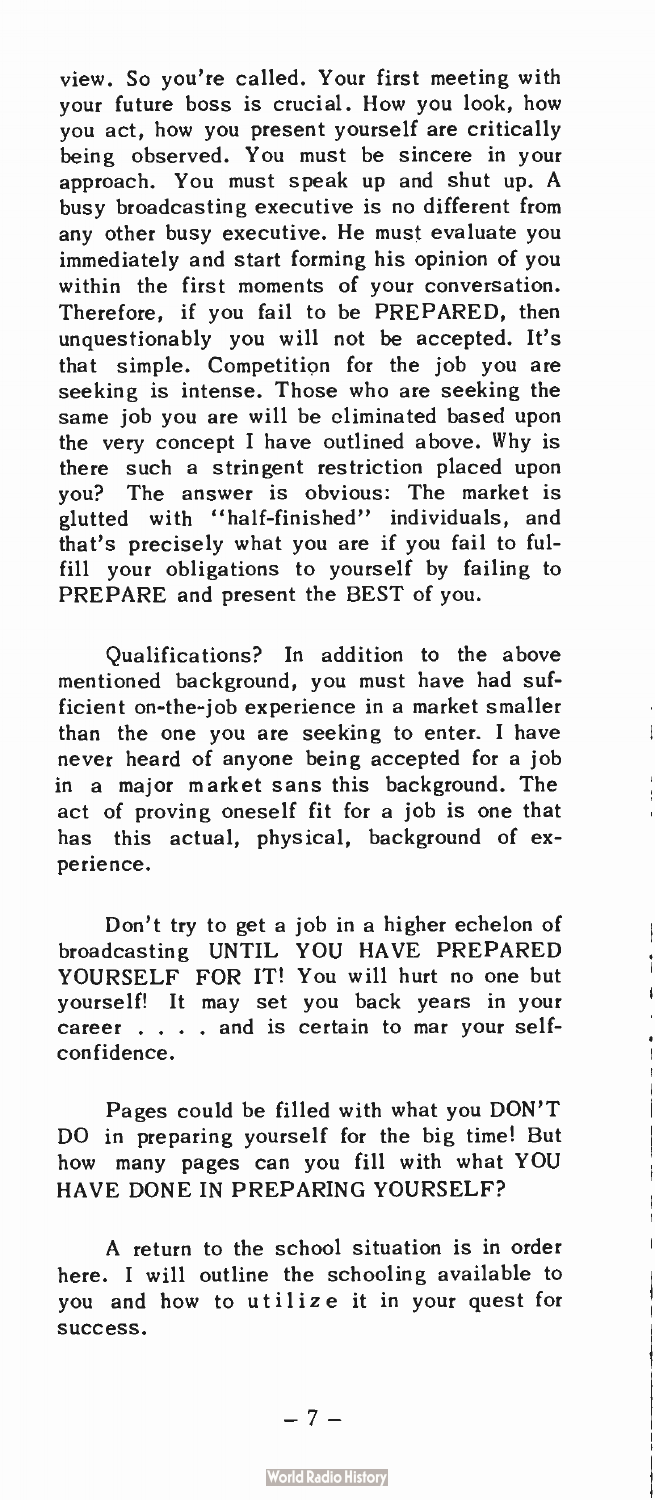First of all, your basic high school education must revolve around the ingredients necessary to future endeavors. A public speaking class will enable you to present yourself to audiences. It will give you the opportunity to understand people — a most vital part of working in broadcasting. Also, a public speaking class will give you the chance to try out your abilities, or develop same, in regards to creative writing. You will be requested to prepare (there's that word again)written material for presentation to a critical class. This will come in handy when, later, you will be called upon to write copy for an advertiser or promotion material for a station. A course in public speaking is only one tiny portion of your education for broadcasting. It will be a necessity for you to matriculate in every possible class that might somehow contribute to your career. There is no class that will not help you in some way towards selfpreparation. Obviously, classes in clay modeling might be less desireable, say, than mathematics, but you must have a well-rounded education in all aspects of life, for you will be called upon to demonstrate your abilities to pronounce difficult words, compute a rate card for selling advertising, devise contests for air promotions, write announcements, write and deliver news, ad lib your way out of difficult situations, sell advertising to a reluctant client, answer the telephones and talk intelligently to the public on subjects about which you may know nothing and generally be able to convey the impression that you are a "know all see all" individual!!

Possibly by now you are saying to yourself: "This sounds too tough . . . I don't know whether or not I want to go to all the trouble"! If you have come this far and the answer is negative, I would suggest you select some other occupation. Broadcasting is a demanding, specialized, difficult, heart-breaking business  $BUT - as$  is all show business - it is rewarding, satisfying and fun!

Now a word on how to prepare a tape for audition, provided you are heading for an announcing or personality job. First, a DON'T! DON'T offer a tape that is a mere air-check of a mediocre, run-of-the-mill hackneyed, day-in-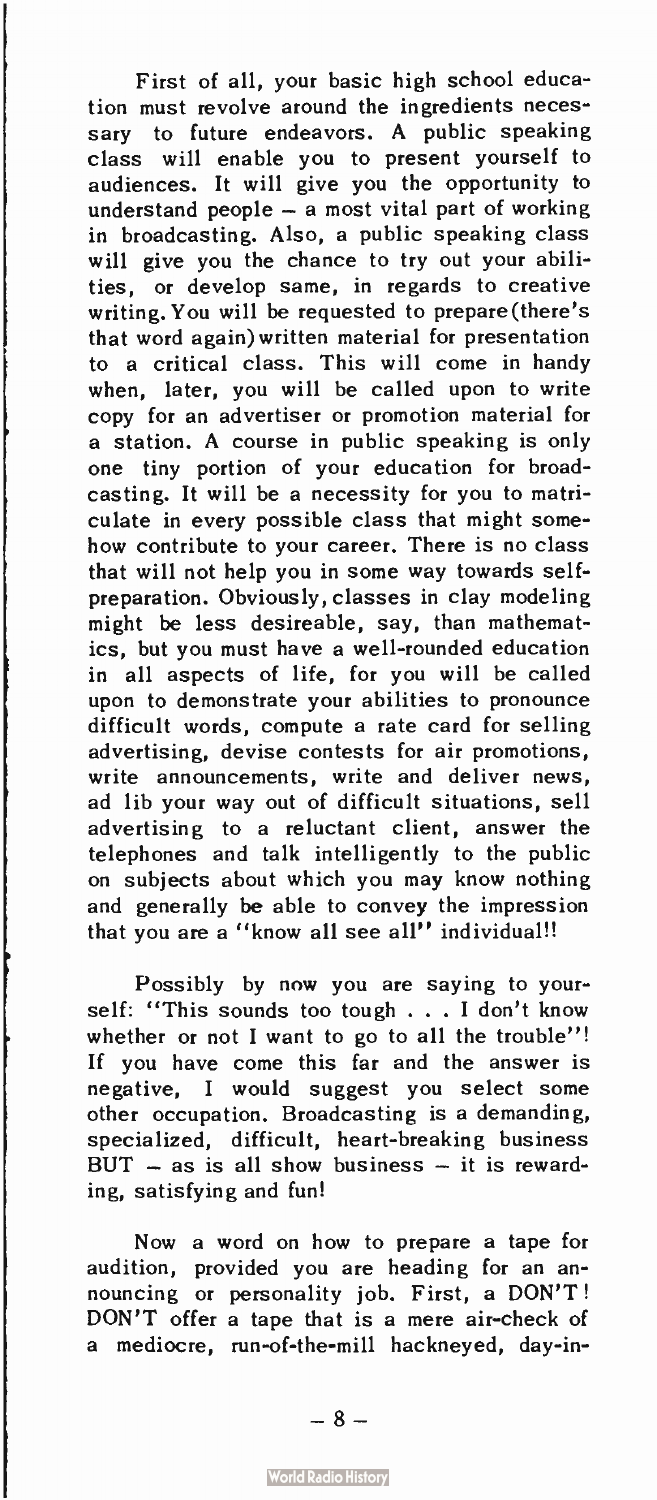day-out program. This is the fastest way to reach FAILURE! Here you have the opportunity to be heard, and all you do is present yourself in the worst possible way to a person who is looking for something that sets you apart from the usual! What do you put on tape that " grabs" the listener and puts you in good competitive posture for a position? — Once again that magic word, PREPARATION!! Sit down with a pencil and paper and make an outline of precisely what you have that makes you WANTED! Put down the plusses you can offer. If there are none, then you had better stop right away and go back to the training ground for it's obvious that you're NOT READY! But, if you do have something different to offer, then list those ideas and start shaping them into a produced tape. Seek the different way to do the usual. Be resourceful and creative! This is the way you will attract attention. This is the ONLY way you will have an opportunity to talk over the most important thing in your life: YOUR CAREER IN BROADCASTING. I can't tell you how many hundreds of tapes I have returned to the sender after spending only seconds listening — the reason being a transparent lack of interest on behalf of the person submitting the presentation, a lackadaisical approach so obvious that I ask myself " why should I waste a moment on him, when he dosen't spend an extra moment investing in himself"! The auditioner's lack of interest reflects in his work immediately; hence, the same "lack of interest" is manifested by me, the program director.

So, if that attitude exists in yourself, do one of two things. One, make up your mind to FIND the way to do it differently or, two, forget the whole thing and get a job in some simple, less-demanding field that expects only the average.

This selective approach may sound ruthless to you, and that's precisely what I mean it to be. There are too many energetic and talented hopefuls in broadcasting who are seeking success and who are determined to achieve it. Therefore, why should you literally waste your time — and the time of broadcasting people when you, yourself, do not really want to get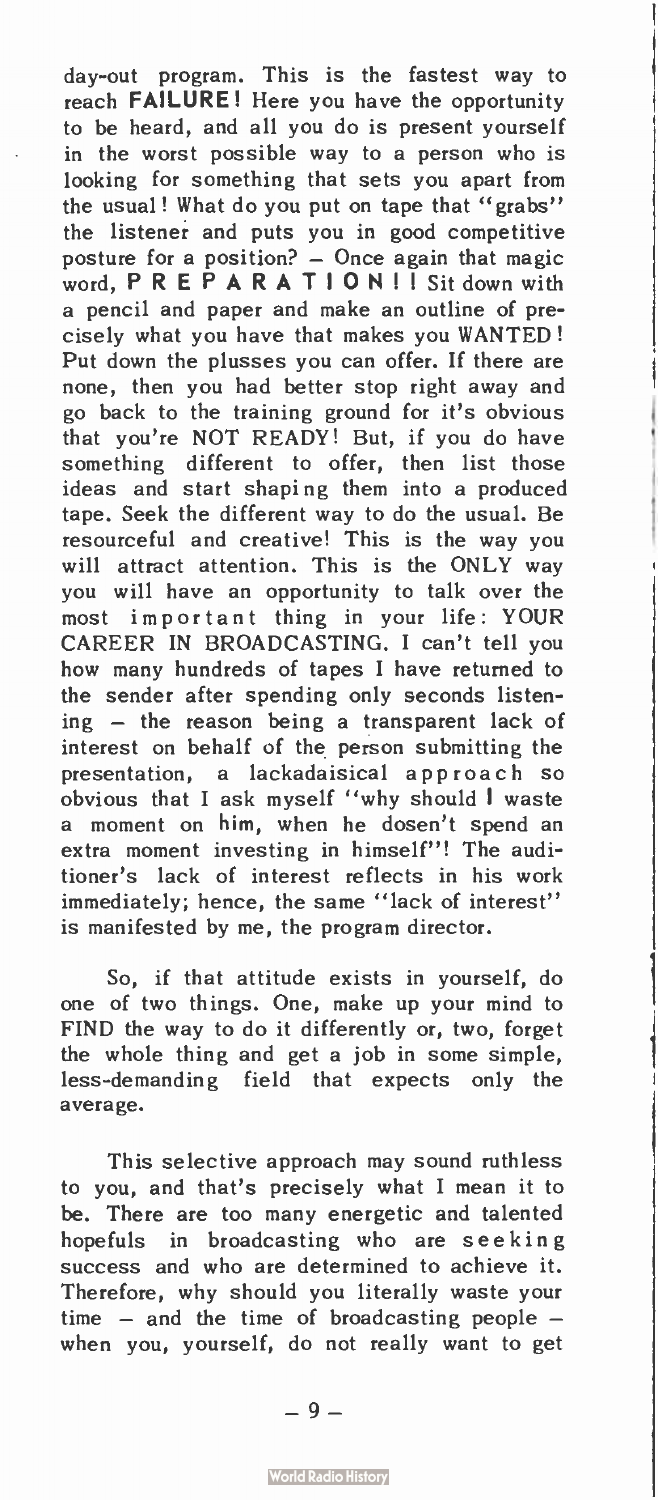ahead? So, forget it unless you have a burning desire to fight your way to the top !

ļ

 $\mathbf{I}$ I  $\frac{1}{2}$ ł  $\frac{1}{2}$ 

ł  $\frac{1}{4}$ 

ţ  $\overline{1}$ į

ł

 $\begin{array}{c} \begin{array}{c} \cdot \end{array} & \begin{array}{c} \cdot \end{array} & \begin{array}{c} \cdot \end{array} & \begin{array}{c} \cdot \end{array} & \begin{array}{c} \cdot \end{array} & \begin{array}{c} \cdot \end{array} & \begin{array}{c} \cdot \end{array} & \begin{array}{c} \cdot \end{array} & \begin{array}{c} \cdot \end{array} & \begin{array}{c} \cdot \end{array} & \begin{array}{c} \cdot \end{array} & \begin{array}{c} \cdot \end{array} & \begin{array}{c} \cdot \end{array} & \begin{array}{c} \cdot \end{array} & \begin{$ 

 $\overline{\phantom{a}}$ 

ŕ

 $\frac{1}{2}$ j

 $\frac{1}{2}$  and  $\frac{1}{2}$  and  $\frac{1}{2}$  and  $\frac{1}{2}$  and  $\frac{1}{2}$  and  $\frac{1}{2}$  and  $\frac{1}{2}$  and  $\frac{1}{2}$  and  $\frac{1}{2}$  and  $\frac{1}{2}$  and  $\frac{1}{2}$  and  $\frac{1}{2}$  and  $\frac{1}{2}$  and  $\frac{1}{2}$  and  $\frac{1}{2}$  and  $\frac{1}{2}$  a

 $\frac{1}{2}$ 

İ

If, after demonstrating on a tape audition that you have talent and you are then asked to "bring in another tape and this time spend more time on it", you probably have your greatest opportunity to "crack" the entertainment world via broadcasting. So what do you do now? Don't do what more than 90% do in this case, and never come back with that requested tape because it's just a little bit too much work for you and you feel you might just as well not do the requested additional work. This is another positive way to reach the negative. Put YOUR-SELF in that position. What do you do now? You start your imaginative processes going again and come up with new ideas, new approaches, new sounds, new ways of doing the same thing! — in brief, think in new categories! Take the re-polished product back to the person requesting it, and anticipate a positive result. Possibly you may be asked again to rework or embellish the presentation. If so, DON'T QUIT! Do go after it again and keep coming up with what is needed! The only CAUSE of failure is YOU!! Never blame the "breaks" or the executive who could hire you! You and only you are responsible.

Now, after you have read this far, you must have an opinion . . . and questions about that opinion. Either you have decided that broadcasting is for you or you are not for broadcasting. If the answer is in the affirmative, then your questions, I will presume, are among the following. I will answer the questions most likely to be asked.

- Q: About education . . . what kind of courses should I take?
- A: Anything and everything . . . that will help you in your career.

A liberal arts background is a necessity. History, contemporary and ancient — graphic arts will help you with a sense of the visual, if television is your selection; if radio is your course, then the knowledge of this form of art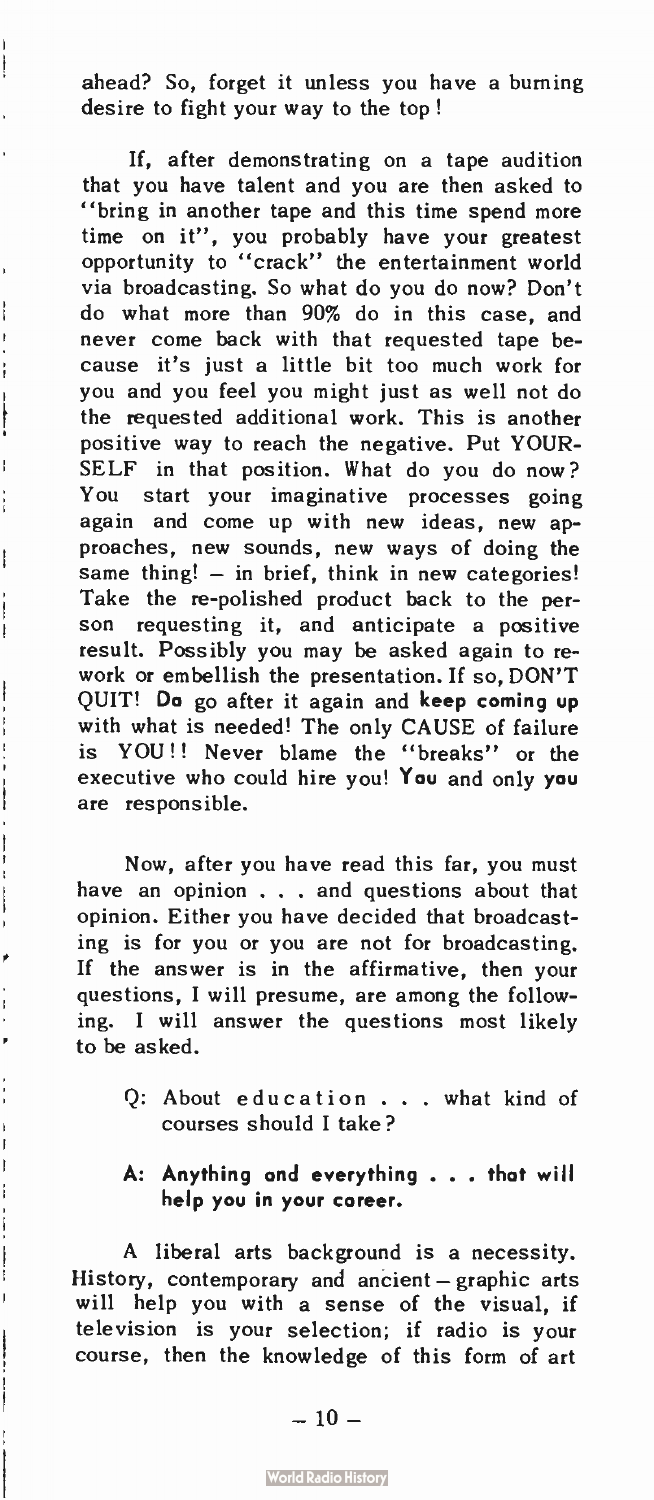training will also become important to you in the area of printed advertising, design, elocution and the ability to project a penetratingly pleasant personality.

- Q: How about schools?
- A: First, assuming you have finished high school, check out the Junior College or College that has a strong program in broadcasting.

 $\overline{1}$ 

A "theory" type of curriculum is not as attractive as that which gives you actual experience with equipment, including the use of microphones and spinning your own records. This is an extremely vital factor in your training so be positive that you select the best available school. Ask broadcasters in your community for help. Often they know which schools give the most realistic training. Take note that I used the plural above, i.e., broadcasters; not the singular. Form your opinion ONLY AFTER you have talked to or written to those involved directly in the broadcasting profession. It may take a little more time, but this is your entire future. Trading a few hours of research for many successful years as a professional is obviously the least you can do to " get rolling".

- Q: How about private schools?
- A: The same principles apply. If the private school is of a practical type that is, you ACTUALLY PERFORM the physical motions of broadcasting, then theory method becomes secondary.

Many private and possibly some public schools give enough instruction so that you are able to win your radio-telephone operator's (first class) FCC license. However, as I pointed out earlier, a first class ticket does not guarantee you that you'll be hired  $-$  it is merely a plus factor that may mean the difference between hiring you or someone who does not have the license in a radio or TV station. In 99% of these cases, the market is in a small town.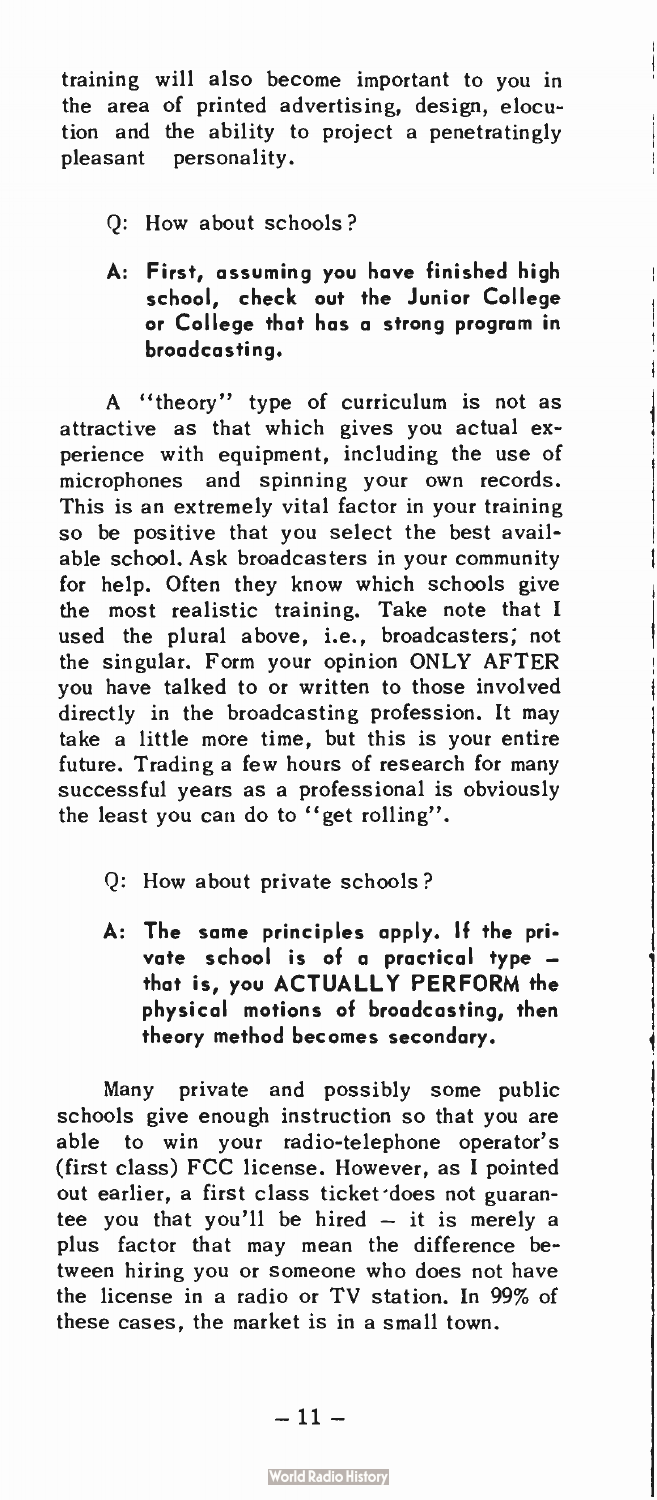- Q: So I've gone through the schools as outlined above, now what do I do? Do I go to a small town or head immediately for the big time?
- A: To crack the big time takes the background of the small town operation. I have never heard of someone breaking into the major markets who has not spent years of training — both in school and in practical application (working in a small market) gradually working up to the major market.

Pick up broadcasting magazines and look through the ads. If you qualify for any of the jobs, dispatch a letter or telegram instantly. Rapid action is imperative. Competition is intense. So MOVE WITH SPEED! As I said before, (again) the job may be in a small, remote market, in dismal surroundings at a station with primitive equipment. BUT IT'S A START! so, go after it!

r

 $\begin{array}{c} 1 \\ 1 \\ 2 \end{array}$ 

- Q: "After I spend my "apprenticeship", then what"?
- A: By the time this is an accomplished fact, you will have mode your contacts in the business. These contacts are people in all related fields.

You may talk with a turntable or amplifier salesman who spends 50% or more of his time in the field. This man has the contacts you want; he has just left a town that has an ideal opening . . . he tells you about it . . . the town is about twice the size of yours and could very well be an upward stepping stone . . . you decide you would like to go to work there . . . you contact the manager who says, "send me a tape" or "I'd like to talk to you"! Then you're on your own. Use the methods as outlined earlier. You're on your way. One admonitory note: When you re si gn from your first station in your climb to success, give notice and thank the manager for his having given you your first break. This is not only professional courtesy; it is common sense, for one day, he may again be in a position to help you!